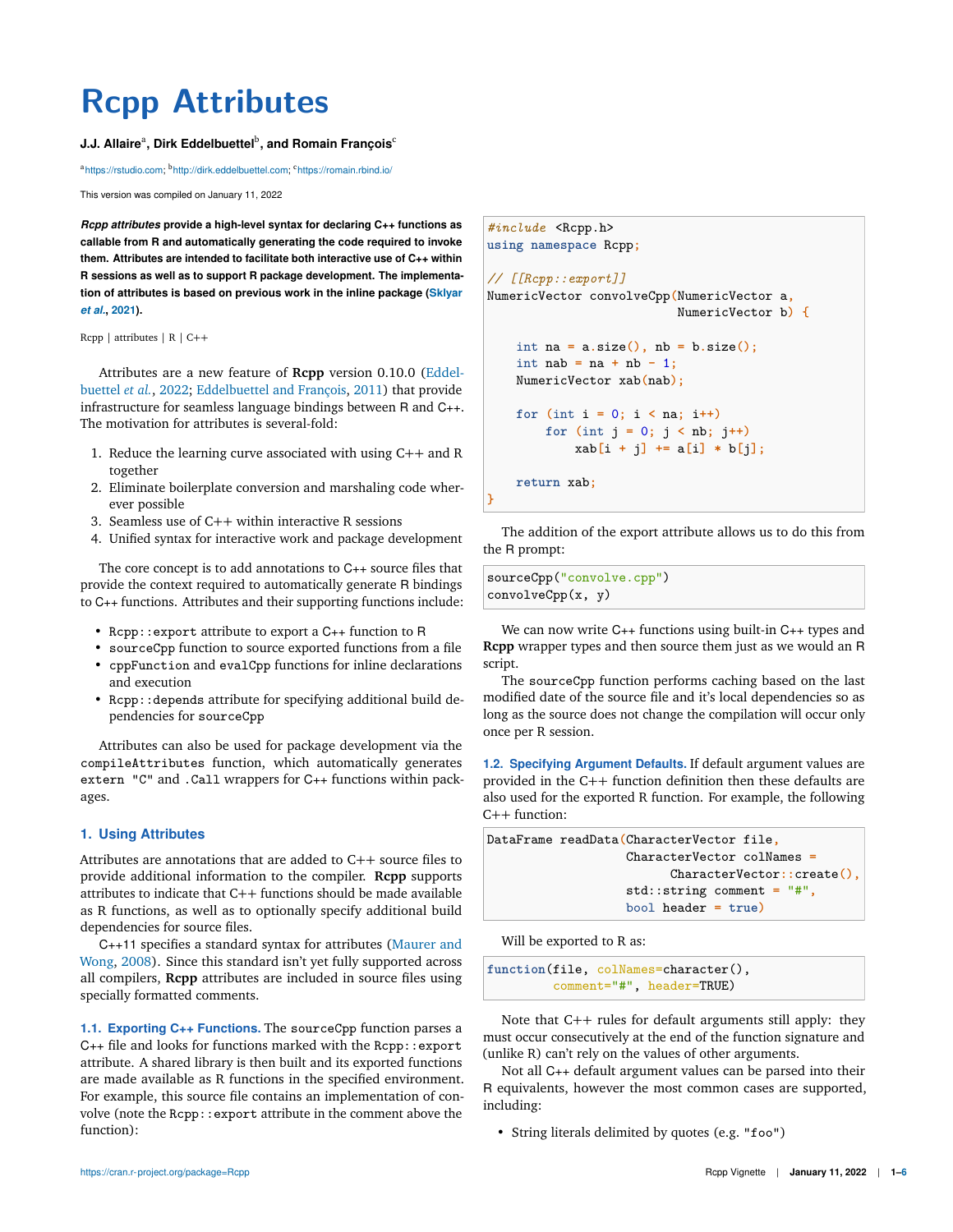- Decimal numeric values (e.g. 10 or 4.5)
- Pre-defined constants including true, false, R\_NilValue, NA\_STRING, NA\_INTEGER, NA\_REAL, and NA\_LOGICAL.
- Selected vector types (CharacterVector, IntegerVector, and NumericVector) instantiated using the ::create static member function.
- Matrix types instantiated using the rows, cols constructor.

**1.3. Signaling Errors.** Within R code the stop function is typically used to signal errors. Within R extensions written in C the Rf error function is typically used. However, within C++ code you cannot safely use Rf\_error because it results in a longjmp over any C++ destructors on the stack.

The correct way to signal errors within C++ functions is to throw an Rcpp::exception. For example:

```
if (unexpectedCondition)
    throw Rcpp::exception("Unexpected "
                          "condition occurred");
```
There is also an Rcpp::stop function that is shorthand for throwing an Rcpp::exception. For example:

```
if (unexpectedCondition)
    Rcpp::stop("Unexpected condition occurred");
```
In both cases the C++ exception will be caught by **Rcpp** prior to returning control to R and converted into the correct signal to R that execution should stop with the specified message.

You can similarly also signal warnings with the Rcpp:: warning function:

| if (unexpectedCondition)                        |  |  |
|-------------------------------------------------|--|--|
| Rcpp::warning("Unexpected condition occurred"); |  |  |

**1.4. Supporting User Interruption.** If your function may run for an extended period of time, users will appreciate the ability to interrupt it's processing and return to the REPL. This is handled automatically for R code (as R checks for user interrupts periodically during processing) however requires explicit accounting for in C and C++ extensions to R. To make computations interrupt-able, you should periodically call the Rcpp::checkUserInterrupt function, for example:

```
for (int i=0; i<1000000; i++) {
    // check for interrupt every 1000 iterations
    if (i % 1000 == 0)
        Rcpp::checkUserInterrupt();
    // ...do some expensive work...
}
```
A good guideline is to call Rcpp::checkUserInterrupt every 1 or 2 seconds that your computation is running. In the above code, if the user requests an interrupt then an exception is thrown and the attributes wrapper code arranges for the user to be returned to the REPL.

Note that R provides a C API for the same purpose (R\_CheckUserInterrupt) however this API is not safe to use in C++ code as it uses longjmp to exit the current scope, bypassing any C++ destructors on the stack. The Rcpp::checkUserInterrupt function is provided as a safe alternative for C++ code.

**1.5. Embedding R Code.** Typically C++ and R code are kept in their own source files. However, it's often convenient to bundle code from both languages into a common source file that can be executed using single call to sourceCpp.

To embed chunks of R code within a C++ source file you include the R code within a block comment that has the prefix of /\*\*\* R. For example:

*/\*\*\* R # Call the fibonacci function defined in C++ fibonacci(10)*

*\*/*

Multiple R code chunks can be included in a C++ file. The sourceCpp function will first compile the C++ code into a shared library and then source the embedded R code.

**1.6. Modifying Function Names.** You can change the name of an exported function as it appears to R by adding a name parameter to Rcpp::export. For example:

```
// [[Rcpp::export(name = ".convolveCpp")]]
NumericVector convolveCpp(NumericVector a,
                          NumericVector b)
```
Note that in this case since the specified name is prefaced by a . the exported R function will be hidden. You can also use this method to provide implementations of S3 methods (which wouldn't otherwise be possible because C++ functions can't contain a '.' in their name).

**1.7. Returning invisible object.** Typically, only void-returning functions are wrapped by invisible() in RcppExports.R. In some cases, however, it is preferred to return an object invisibly. This can be done by adding an invisible parameter to Rcpp:: export. For example:

```
// [[Rcpp::export(invisible = true)]]
NumericVector convolveCpp(NumericVector a,
                          NumericVector b)
```
Then the R wrapper of convolveCpp will return invisible(.Call(...)) rather than .Call(...).

**1.8. Function Requirements.** Functions marked with the Rcpp::export attribute must meet several requirements to be correctly handled:

- Be defined in the global namespace (i.e. not within a C++ namespace declaration)
- Have a return type that is either void or compatible with Rcpp::wrap and parameter types that are compatible with Rcpp::as (see sections 3.1 and 3.2 of the 'Rcpp-jss-2011' vignette for more details).
- Use fully qualified type names for the return value and all parameters. Rcpp types may however appear without a namespace qualifier (i.e. DataFrame is okay as a type name but std::string must be specified fully).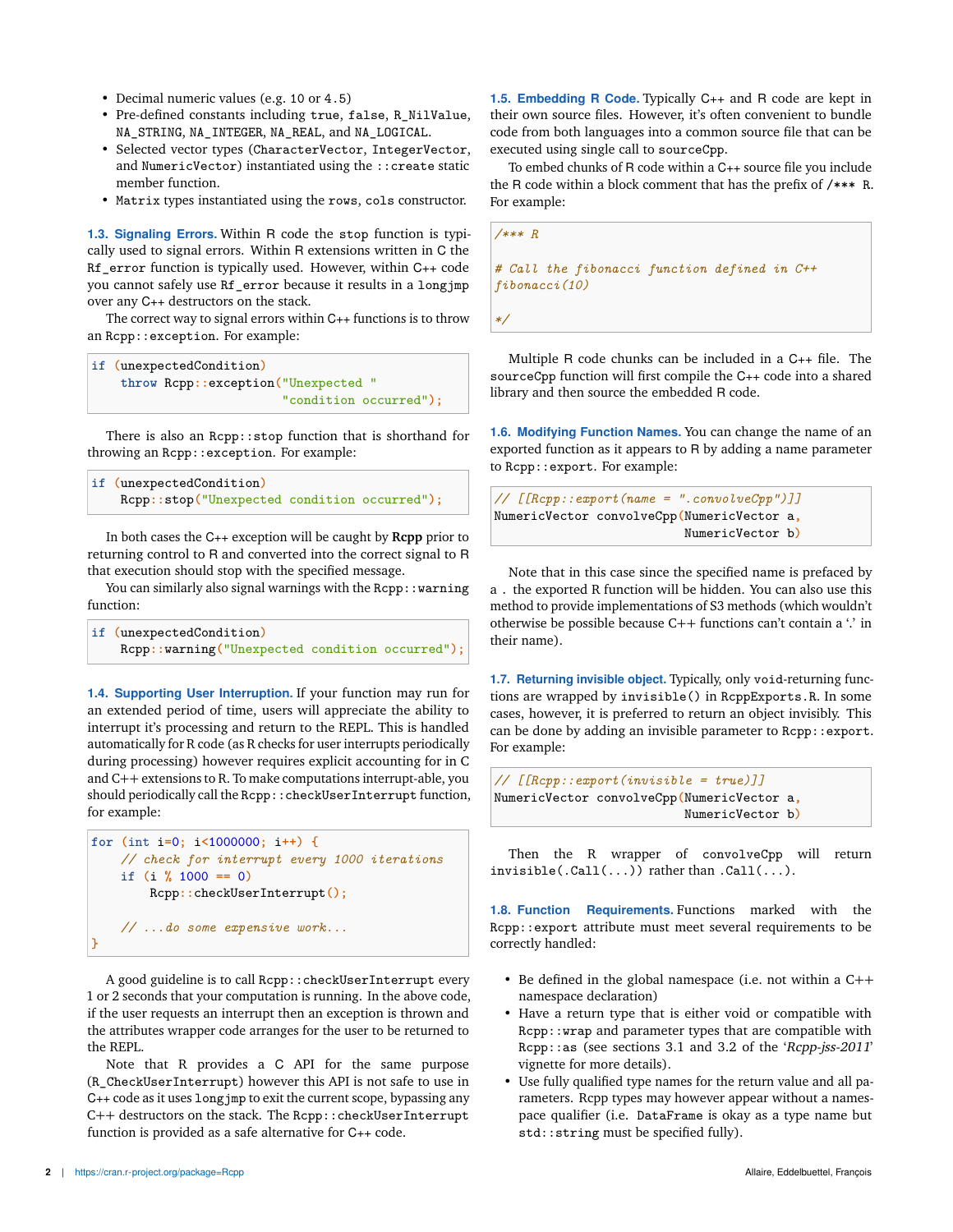**1.9. Random Number Generation.** R functions implemented in C or C++ need to be careful to surround use of internal random number generation routines (e.g. unif\_rand) with calls to GetRNGstate and PutRNGstate.

Within **Rcpp**, this is typically done using the RNGScope class. However, this is not necessary for C++ functions exported using attributes because an RNGScope is established for them automatically. Note that **Rcpp** implements RNGScope using a counter, so it's still safe to execute code that may establish it's own RNGScope (such as the **Rcpp** sugar functions that deal with random number generation).

The overhead associated with using RNGScope is negligible (only a couple of milliseconds) and it provides a guarantee that all C++ code will inter-operate correctly with R's random number generation. If you are certain that no C++ code will make use of random number generation and the 2ms of execution time is meaningful in your context, you can disable the automatic injection of RNGScope using the rng parameter of the Rcpp::export attribute. For example:

```
// [[Rcpp::export(rng = false)]]
double myFunction(double input) {
    // ...code that never uses the
    // R random number generation...
}
```
**1.10. Importing Dependencies.** It's also possible to use the Rcpp::depends attribute to declare dependencies on other packages. For example:

```
// [[Rcpp::depends(RcppArmadillo)]]
#include <RcppArmadillo.h>
using namespace Rcpp;
// [[Rcpp::export]]
List fastLm(NumericVector yr, NumericMatrix Xr) {
    int n = Xr.nrow(), k = Xr.ncol();
    arma::mat X(Xr.begin(), n, k, false);
    arma::colvec y(yr.begin(), yr.size(), false);
    arma::colvec coef = arma::solve(X, y);
    arma::colvec rd = y - X*coef;
    double sig2 =
      arma::as_scalar(arma::trans(rd)*rd/(n-k));
    arma::colvec sderr = arma::sqrt(sig2 *
      arma::diagvec(arma::inv(arma::trans(X)*X)));
    return List::create(Named("coef") = coef,
                        Named("sderr")= sderr);
}
```
The inclusion of the Rcpp::depends attribute causes sourceCpp to configure the build environment to correctly compile and link against the **RcppArmadillo** package. Source files can declare more than one dependency either by using multiple Rcpp::depends attributes or with syntax like this:

*// [[Rcpp::depends(Matrix, RcppArmadillo)]]*

Dependencies are discovered both by scanning for package include directories and by invoking **inline** plugins if they are available for a package.

Note that while the Rcpp:: depends attribute establishes dependencies for sourceCpp, it's important to note that if you include the same source file in an R package these dependencies must still be listed in the Imports and/or LinkingTo fields of the package DESCRIPTION file.

**1.11. Sharing Code.** The core use case for sourceCpp is the compilation of a single self-contained source file. Code within this file can import other  $C++$  code by using the  $Rep: :$  depends attribute as described above.

The recommended practice for sharing C++ code across many uses of sourceCpp is therefore to create an R package to wrap the C++ code. This has many benefits not the least of which is easy distribution of shared code. More information on creating packages that contain C++ code is included in the Package Development section below.

*1.11.1. Shared Code in Header Files.* If you need to share a small amount of C++ code between source files compiled with sourceCpp and the option of creating a package isn't practical, then you can also share code using local includes of C++ header files. To do this, create a header file with the definition of shared functions, classes, enums, etc. For example:

```
#ifndef __UTILITIES__
#define __UTILITIES__
inline double timesTwo(double x) {
   return x * 2;
}
#endif // __UTILITIES__
```
Note the use of the #ifndef include guard, this is important to ensure that code is not included more than once in a source file. You should use an include guard and be sure to pick a unique name for the corresponding #define.

Also note the use of the inline keyword preceding the function. This is important to ensure that there are not multiple definitions of functions included from header files. Classes fully defined in header files automatically have inline semantics so don't require this treatment.

To use this code in a source file you'd just include it based on it's relative path (being sure to use " as the delimiter to indicate a local file reference). For example:

```
#include "shared/utilities.hpp"
// [[Rcpp::export]]
double transformValue(double x) {
   return timesTwo(x) * 10;
}
```
*1.11.2. Shared Code in C++ Files.* When scanning for locally included header files sourceCpp also checks for a corresponding implementation file and automatically includes it in the compilation if it exists.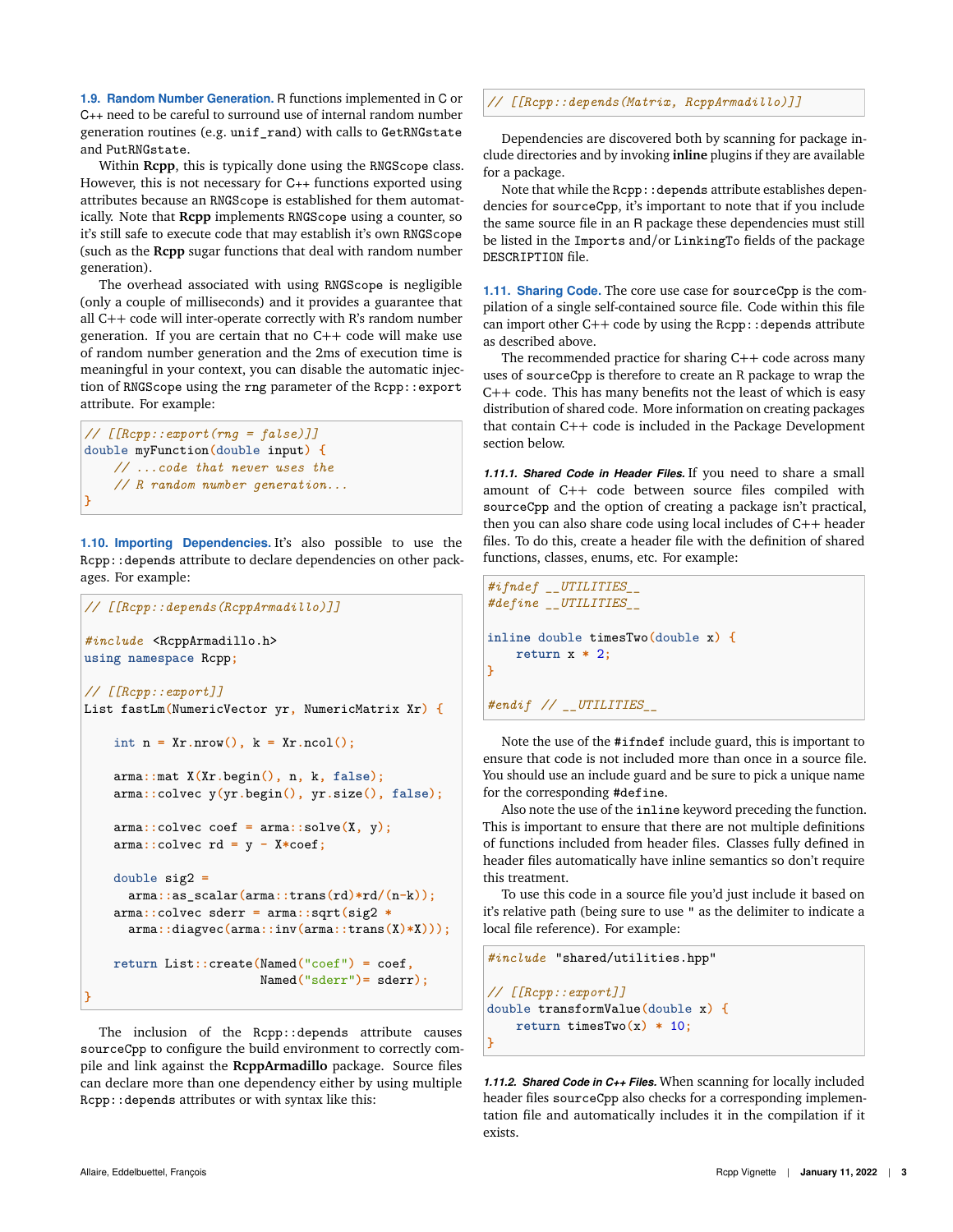This enables you to break the shared code entirely into it's own source file. In terms of the above example, this would mean having only a function declaration in the header:

```
#ifndef __UTILITIES__
#define __UTILITIES__
double timesTwo(double x);
#endif // __UTILITIES__
```
Then actually defining the function in a separate source file with the same base name as the header file but with a .cpp extension (in the above example this would be utilities.cpp):

```
#include "utilities.hpp"
double timesTwo(double x) {
   return x * 2;
}
```
It's also possible to use attributes to declare dependencies and exported functions within shared header and source files. This enables you to take a source file that is typically used standalone and include it when compiling another source file.

Note that since additional source files are processed as separate translation units the total compilation time will increase proportional to the number of files processed. From this standpoint it's often preferable to use shared header files with definitions fully inlined as demonstrated above.

Note also that embedded R code is only executed for the main source file not those referenced by local includes.

**1.12. Including C++ Inline.** Maintaining C++ code in it's own source file provides several benefits including the ability to use C++ aware text-editing tools and straightforward mapping of compilation errors to lines in the source file. However, it's also possible to do inline declaration and execution of C++ code.

There are several ways to accomplish this, including passing a code string to sourceCpp or using the shorter-form cppFunction or evalCpp functions. For example:

```
cppFunction('
 int fibonacci(const int x) {
   if (x < 2)return x;
    else
     return (fibonacci(x-1)) + fibonacci(x-2);}
')
evalCpp('std::numeric_limits<double>::max()')
```
You can also specify a depends parameter to cppFunction or evalCpp:

```
cppFunction(depends='RcppArmadillo', code='...')
```
### **2. Package Development**

One of the goals of **Rcpp** attributes is to simultaneously facilitate ad-hoc and interactive work with C++ while also making it very easy to migrate that work into an R package. There are several benefits of moving code from a standalone C++ source file to a package:

- 1. Your code can be made available to users without C++ development tools (at least on Windows or Mac OS X where binary packages are common)
- 2. Multiple source files and their dependencies are handled automatically by the R package build system
- 3. Packages provide additional infrastructure for testing, documentation and consistency

**2.1. Package Creation.** To create a package that is based on **Rcpp** you should follow the guidelines in the 'Rcpp-package' vignette. For a new package this is most conveniently done using the Rcpp.package.skeleton function.

To generate a new package with a simple hello, world function that uses attributes you can do the following:

Rcpp.package.skeleton("NewPackage", attributes = TRUE)

To generate a package based on C++ files that you've been using with sourceCpp you can use the cpp\_files parameter:

Rcpp.package.skeleton("NewPackage", example\_code = FALSE, cpp\_files = c("convolve.cpp"))

**2.2. Specifying Dependencies.** Once you've migrated C++ code into a package, the dependencies for source files are derived from the Imports and LinkingTo fields in the package DESCRIPTION file rather than the Rcpp::depends attribute. Some packages also require the addition of an entry to the package NAMESPACE file to ensure that the package's shared library is loaded prior to callers using the package. For every package you import C++ code from (including **Rcpp**) you need to add these entries.

Packages that provide only C++ header files (and no shared library) need only be referred to using LinkingTo. You should consult the documentation for the package you are using for the requirements particular to that package.

For example, if your package depends on **Rcpp** you'd have the following entries in the DESCRIPTION file:

```
Imports: Rcpp (>= 0.11.4)
LinkingTo: Rcpp
```
And the following entry in your NAMESPACE file:

importFrom**(**Rcpp, evalCpp**)**

If your package additionally depended on the **BH** (Boost headers) package you'd just add an entry for **BH** to the LinkingTo field since **BH** is a header-only package:

|                     | $Improrts: Rcpp (>= 0.11.4)$ |  |
|---------------------|------------------------------|--|
| LinkingTo: Rcpp, BH |                              |  |

**2.3. Exporting R Functions.** Within interactive sessions you call the sourceCpp function on individual files to export C++ functions into the global environment. However, for packages you call a single utility function to export all C++ functions within the package.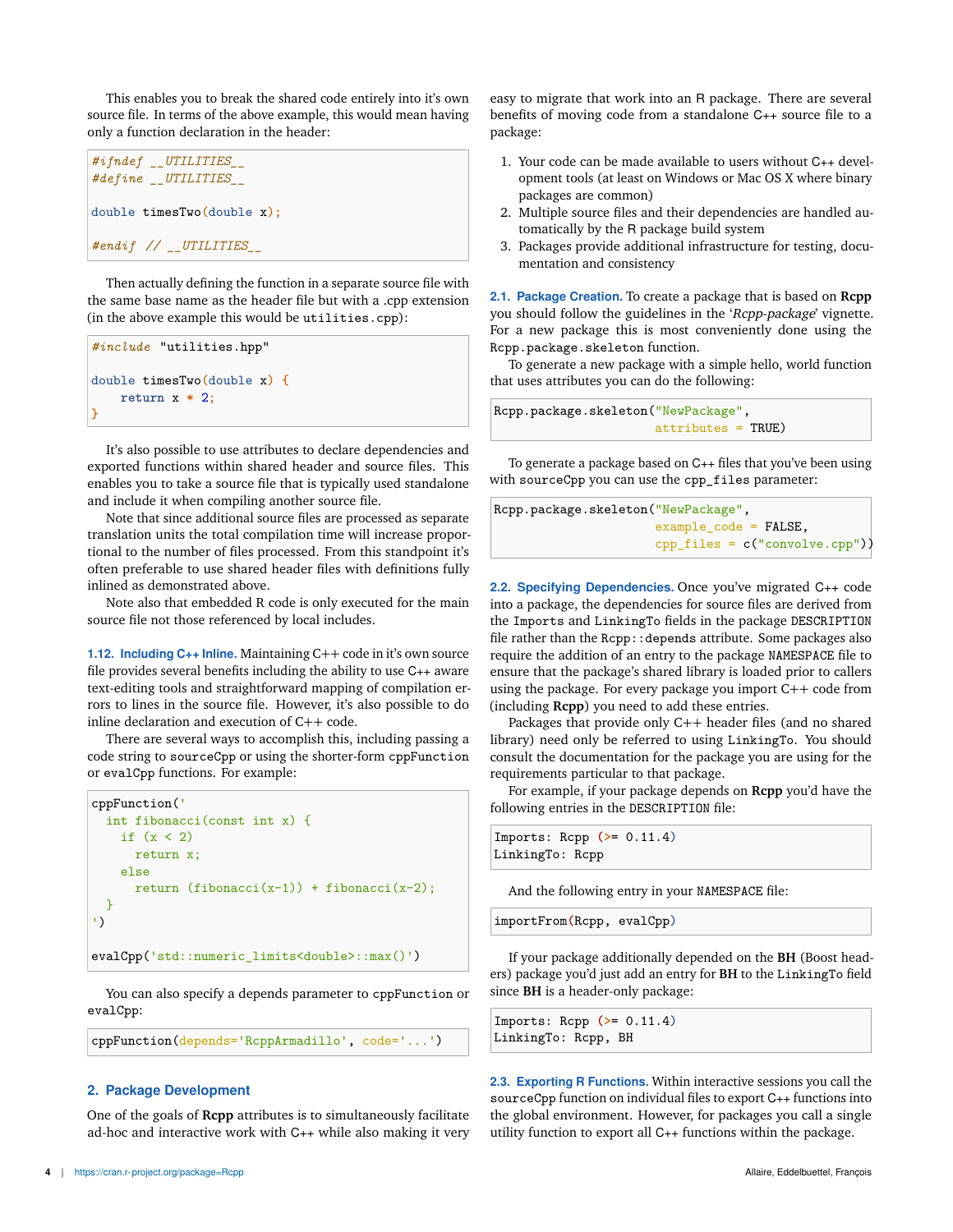The compileAttributes function scans the source files within a package for export attributes and generates code as required. For example, executing this from within the package working directory:

#### compileAttributes()

Results in the generation of the following two source files:

- src/RcppExports.cpp The extern "C" wrappers required to call exported C++ functions within the package.
- R/RcppExports.R The .Call wrappers required to call the extern "C" functions defined in RcppExports.cpp.

You should re-run compileAttributes whenever functions are added, removed, or have their signatures changed. Note that if you are using either RStudio or **devtools** to build your package then the compileAttributes function is called automatically whenever your package is built.

The compileAttributes function deals only with exporting C++ functions to R. If you want the functions to additionally be publicly available from your package's namespace another step may be required. Specifically, if your package NAMESPACE file does not use a pattern to export functions then you should add an explicit entry to NAMESPACE for each R function you want publicly available.

**2.4. Package Init Functions.** Rcpp attribute compilation will automatically generate a package R\_init function that does native routine registration as described here: https://cran.r-project.org/doc/ manuals/r-release/R-exts.html#Registering-native-routines.

You may however want to add additional C++ code to the package initialization sequence. To do this, you can add the [[Rcpp::init]] attribute to functions within your package. For example:

```
// [[Rcpp::init]]
void my_package_init(DllInfo *dll) {
  // initialization code here
}
```
In this case, a call to my\_package\_init() will be added to the end of the automatically generated R\_init function within RcppExports.cpp. For example:

```
void my_package_init(DllInfo *dll);
RcppExport void R_init_pkgname(DllInfo *dll) {
    R_registerRoutines(dll, NULL, CallEntries, NULL, NULL);
    R_useDynamicSymbols(dll, FALSE);
    my_package_init(dll);
}
```
**2.5. Types in Generated Code.** In some cases the signatures of the C++ functions that are generated within RcppExports.cpp may have additional type requirements beyond the core standard library and **Rcpp** types (e.g. CharacterVector, NumericVector, etc.). Examples might include convenience typedefs, as/wrap handlers for marshaling between custom types and SEXP, or types wrapped by the Rcpp XPtr template.

In this case, you can create a header file that contains these type definitions (either defined inline or by including other headers) and have this header file automatically included in RcppExports.cpp. Headers named with the convention pkgname\_types are automatically included along with the generated C++ code. For example, if your package is named **fastcode** then any of the following header files would be automatically included in RcppExports.cpp:

src**/**fastcode\_types**.**h src**/**fastcode\_types**.**hpp inst**/**include**/**fastcode\_types**.**h inst**/**include**/**fastcode\_types**.**hpp

There is one other mechanism for type visibility in RcppExports.cpp. If your package provides a master include file for consumption by C++ clients then this file will also be automatically included. For example, if the **fastcode** package had a C++ API and the following header file:

inst**/**include**/**fastcode**.**h

This header file will also automatically be included in RcppExports.cpp. Note that the convention of using .h for header files containing C++ code may seem unnatural, but this comes from the recommended practices described in 'Writing <sup>R</sup> Extensions' (R Core Team, 2021).

**2.6. Roxygen Comments.** The **roxygen2** package (Wickham *et al.*, 2021) provides a facility for automatically generating R documentation files based on specially formatted comments in R source code.

If you include roxygen comments in your C++ source file with a //' prefix then compileAttributes will transpose them into R roxygen comments within R/RcppExports.R. For example the following code in a C++ source file:

```
//' The length of a string (in characters).
//'
//' @param str input character vector
//' @return characters in each element of the vector
// [[Rcpp::export]]
NumericVector strLength(CharacterVector str)
```
Results in the following code in the generated R source file:

```
#' The length of a string (in characters).
#'
#' @param str input character vector
#' @return characters in each element of the vector
strLength <- function(str)
```
NO<sub>L</sub><sup>7</sup>: Providing a C<sub>++</sub> Interface. The interface exposed from R packages is most typically a set of R functions. However, the R package system also provides a mechanism to allow the exporting of C and C++ interfaces using package header files. This is based on the R\_RegisterCCallable and R\_GetCCallable functions described in 'Writing <sup>R</sup> Extensions' (R Core Team, 2021).

C++ interfaces to a package are published within the top level include directory of the package (which within the package source directory is located at inst/include). The R build system automatically adds the required include directories for all packages specified in the LinkingTo field of the package DESCRIPTION file.

*2.7.1. Interfaces Attribute.* The Rcpp::interfaces attribute can be used to automatically generate a header-only interface to your C++ functions within the include directory of your package.

The Rcpp::interfaces attribute is specified on a per-source file basis, and indicates which interfaces (R, C++, or both) should be provided for exported functions within the file.

For example, the following specifies that both R and C++ interfaces should be generated for a source file: